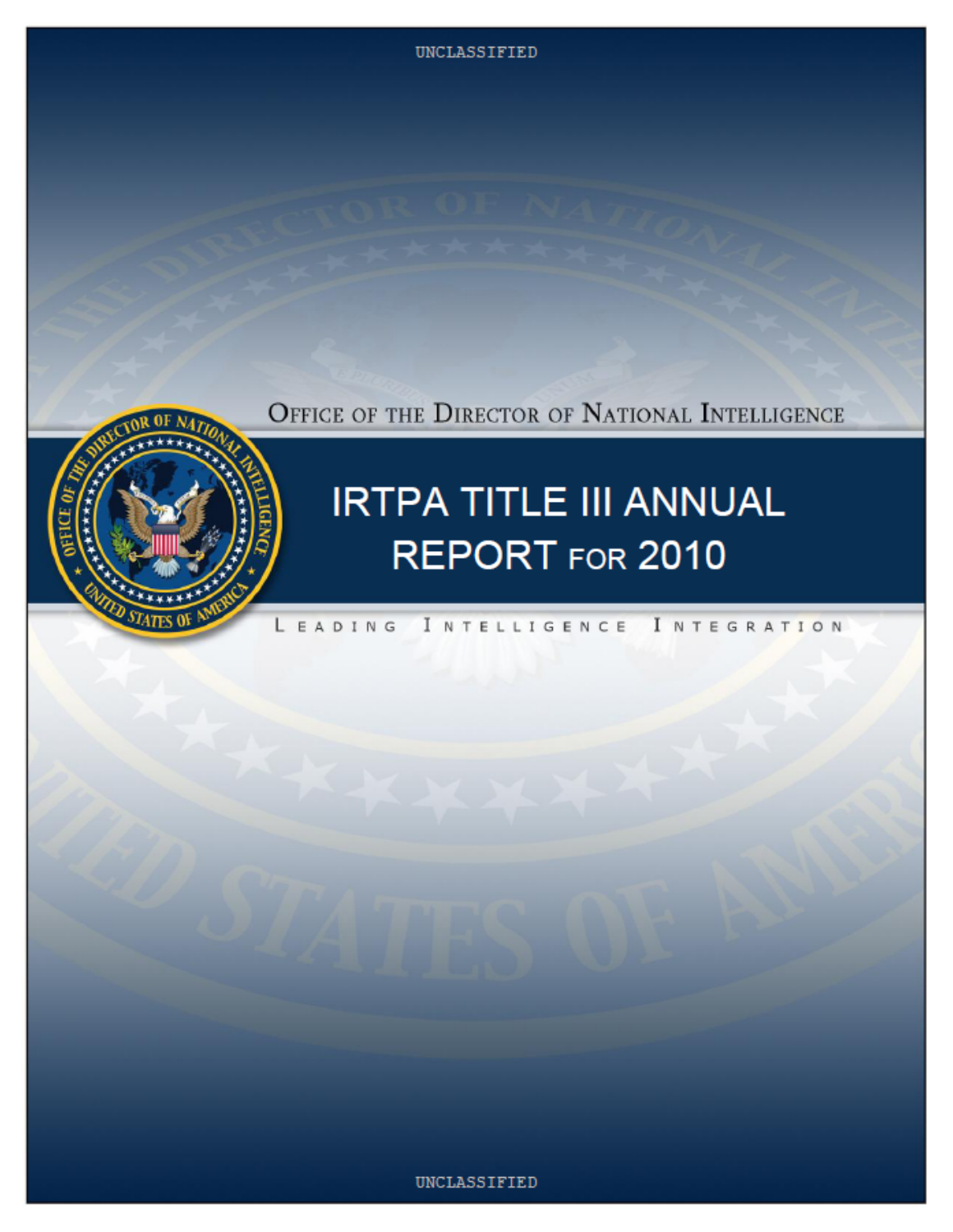### **IRTPA TITLE III ANNUAL REPORT FOR 2010**

#### **Introduction**

Title III of the Intelligence Reform and Terrorism Prevention Act of 2004 (IRTPA) requires an annual report of key measurements as to the timeliness of the security clearance process in February of each year through 2011. It specifically requires those reports to include the average number of days for the investigation and for the adjudication elements of the clearance process towards increasingly more timely goals set for each year through December 2009. The Government Accountability Office (GAO) has further recommended that additional measures such as the average processing time for 100% (vice 90% as IRTPA requires) of the investigations and adjudications, as well as the "end-to-end" processing time, be reported to Congress as part of the annual reporting requirements in order to provide deeper insight as to progress on security clearance and suitability process reform capability development and implementation within agencies.

This report is submitted in accordance with IRTPA's Title III reporting requirements and includes currently available metrics, in addition to the statutorily-required measures, in support of GAO's recommendations.

#### **Performance Management**

The IRTPA established specific performance goals for the timeliness of security clearance investigations and adjudications, requiring an annual report of progress to meet these goals. Specifically, the Act required government agencies by December 2009 to complete 90% of their clearance determinations in an average of 60 days, to the extent practicable, with investigations completed in an average of 40 days and adjudications in an average of 20 days.

The Performance Accountability Council (PAC) established a Performance Measurement and Management Subcommittee (Performance Subcommittee), which is co-chaired by the Security and Suitability Executive Agents. The Performance Subcommittee undertook a national effort to establish standardized performance measures for collection and reporting of metrics that satisfy the IRTPA requirements and identify additional measures that provide meaningful insight into progress and challenges of reform. With regard to the IRTPA requirements, the Performance Subcommittee established the following definitions for measuring security clearance investigations and adjudications:

- **Investigative Time:** The time in days from the receipt date of the completed personnel security package (Personnel Security Instruction (PSI) and application forms, releases, fingerprint cards, etc.) by the investigative service provider to the date the final investigative file is forwarded to the adjudicative unit or received by the adjudicative facility if sent electronically.
- **Adjudicative Time:** The time in days from the date the final investigative file is forwarded (or received electronically) to the adjudicative unit to the date of the adjudicative decision.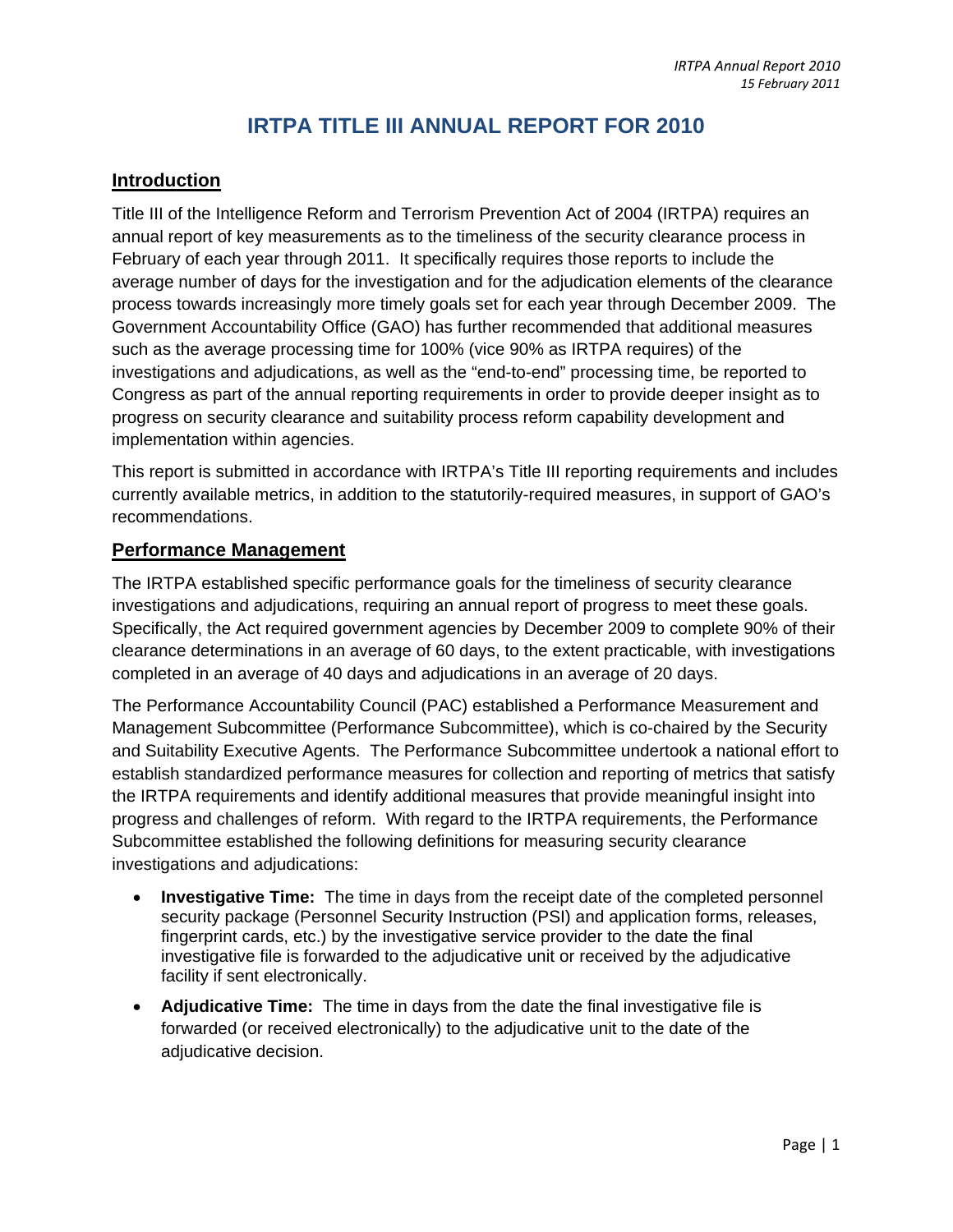#### **Performance Toward IRTPA Goals**

The following chart depicts the progress made from Fiscal Year (FY) 2006 through December 2010 toward IRTPA processing goals for initial clearances. Overall, the government has continued to show a significant improvement in security clearance processing times, reducing the combined investigative and adjudicative processing time from an average of **165** days in 2006 to an average of 53 days in the 4<sup>th</sup> Qtr FY 2010 for the fastest 90% of initial security clearances government-wide. With the overall initial clearance average of 53 days, down from 57 days in Dec 2009, the government once again met the IRTPA December 2009 timeliness goal of 60 days for combined investigative and adjudicative processing time and is currently IRTPA compliant. Beginning in 1<sup>st</sup> QTR FY 2011, ODNI performance metrics collection efforts shifted from IRTPA goals to the 2010 Intelligence Authorization Act (IAA) requirements. The 2010 IAA requires an annual Report on Security Clearance Determinations, including several new metrics in addition to timeliness. The  $4<sup>th</sup>$  Qtr FY 2010 data was used because the 1<sup>st</sup> Qtr FY 2011 (Oct - Dec 2010) data was not available at the time of the drafting of this report.



NOTE: "Non-DOD" agencies are those agencies which are serviced by OPM in addition to those agencies with delegated investigative authority and not part of the Intelligence Community.

Further insight into performance is gained by breaking down the initial investigations measure by case type. Initial times are derived from the combination of the fastest 90% of Top Secret (TS) and Secret/Confidential (S/C) cases. The number of S/C cases far exceeds the number of TS cases, and S/C cases typically have shorter processing times. For FY 2010 S/C clearances account for 85% of the workload as compared to 15% for TS cases. The chart below reflects the processing times for each type of investigation shown alongside the combined average.

\_\_\_\_\_\_\_\_\_\_\_\_\_\_\_\_\_\_\_\_\_\_\_\_\_\_\_\_\_\_\_\_\_\_\_\_\_\_\_\_\_\_\_\_\_\_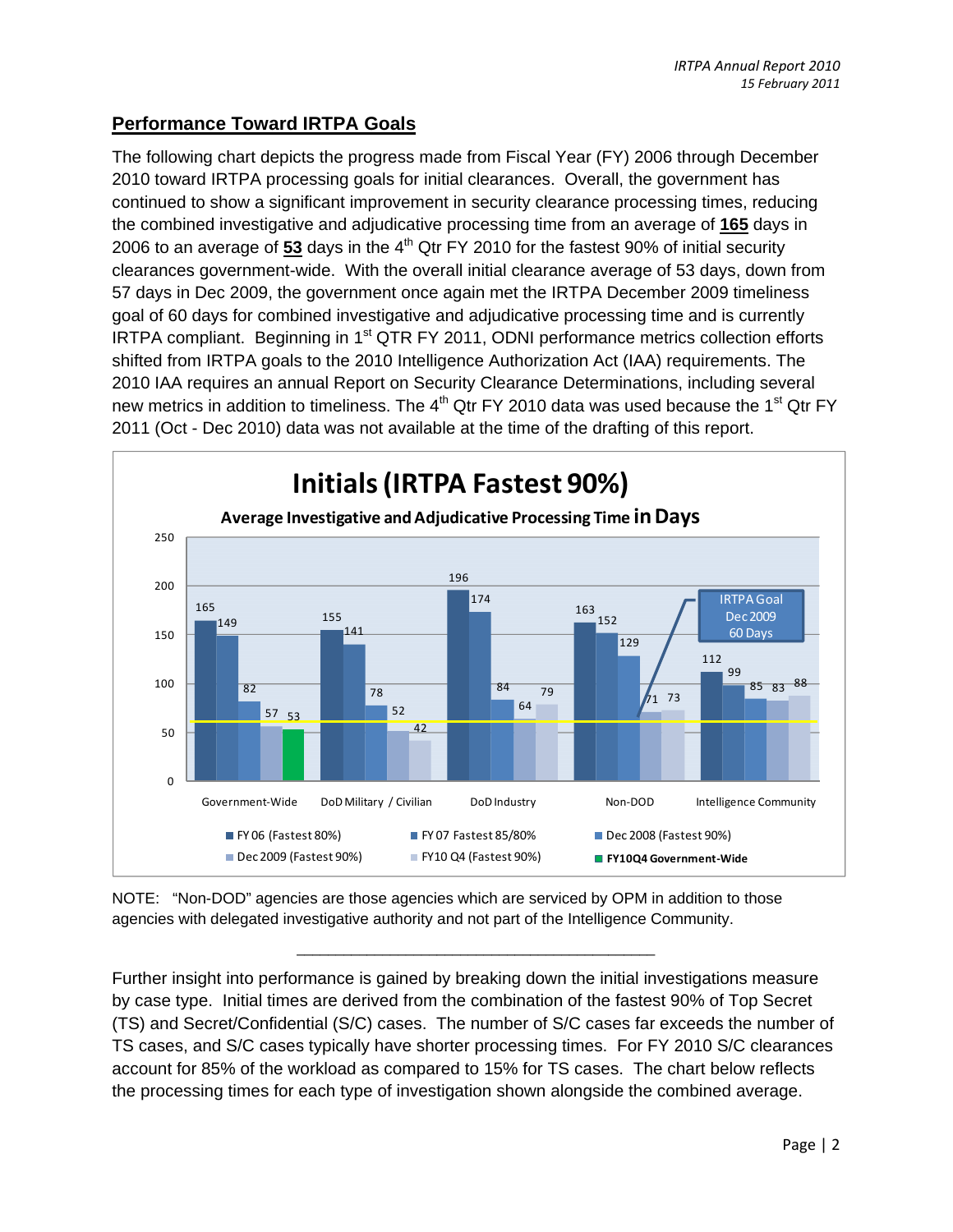

#### **Performance Toward OMB Goals for Reinvestigations**

Although IRTPA did not identify specific timeliness goals for reinvestigation cases, the PAC established a government-wide reinvestigation goal of **195** days. The chart below demonstrates an increase of reinvestigation processing time over the last year while still meeting the goal by a wide margin.

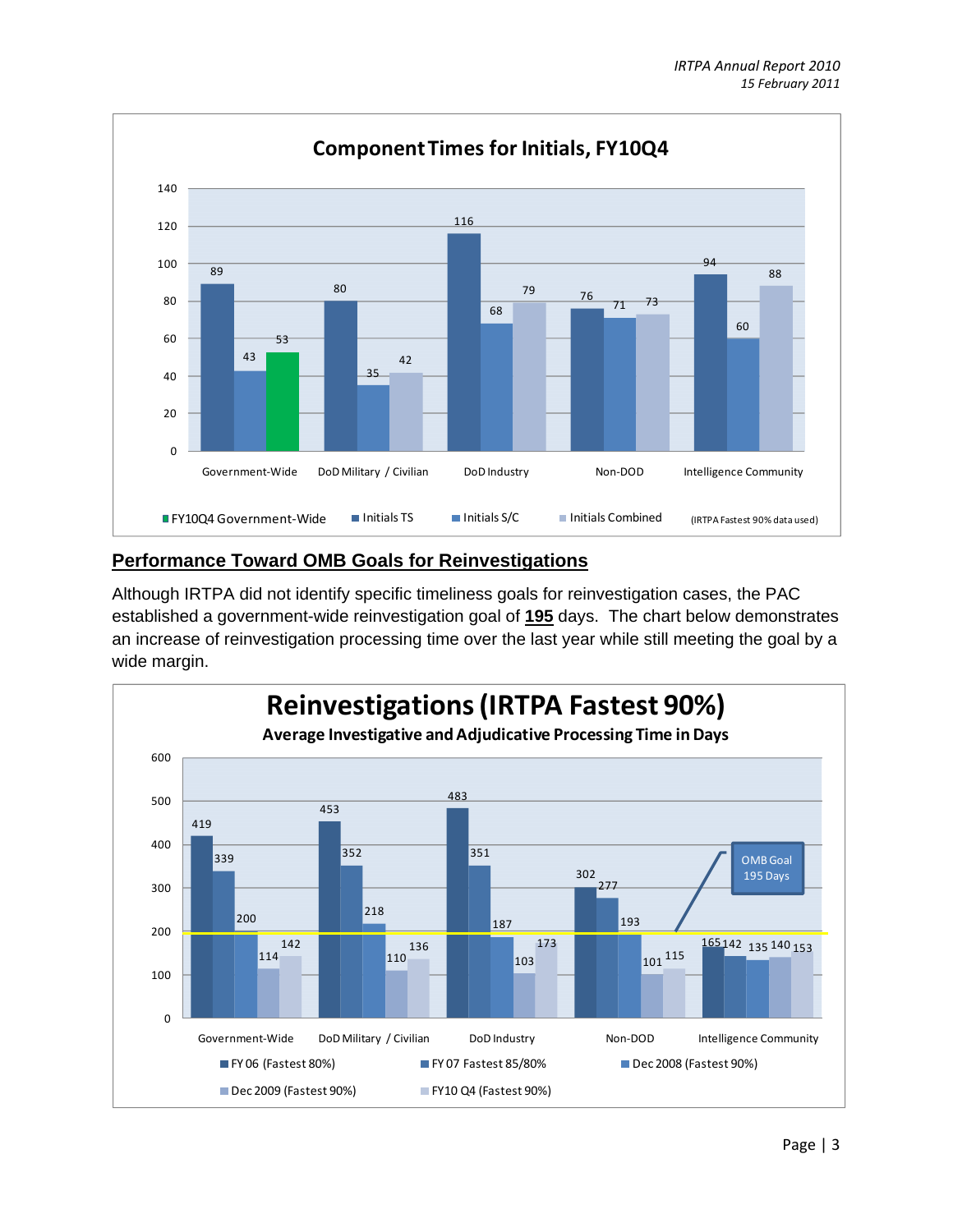#### **100% Performance**

In addition to the IRTPA requirement to measure and report the processing time for 90% of all clearance decisions, interest has been expressed in the processing time for the entire workload of investigations and adjudications. In the aggregate, the average timeliness of 100% of initial clearance cases is 79 days for FY 2010, versus 86 days for FY 2009, an improvement of 7 days.

#### **Performance Accountability Council Metrics**

Through the guidance of the PAC, the Performance Subcommittee established a measure to capture more of the end-to-end security clearance process from an applicant's perspective. This measure is referred to as Initiate Time, and is defined as follows:

• **Initiate Time**: The time in days from the date of submission by the applicant to the receipt date of all information/forms (PSI and application forms, releases, fingerprint cards, etc.) required to conduct an investigation by the investigative service provider.

The PAC established a performance goal of 14 days for this metric. The intent of this new metric was for oversight entities to be able to more accurately monitor the progress of the entire security clearance process beyond investigation and adjudication timeliness. Many initial security clearance applicants have the perception the entire process is the responsibility of the agency's security function and that responsibility begins at the time they submit their application. In reality, there is often additional agency processing that is accomplished prior to the information being forwarded to the investigative service provider. With the addition of this metric, the PAC has expanded the elements measured and increased the end-to-end performance measure to 74 days.

The following four charts demonstrate the various reporting criteria using the added PAC metric of "initiate time." The PAC processing requirement of 74 days for initial clearances is being met government-wide with an end-to-end processing time of 65 days. Beginning with the second quarter of FY 2009, when this metric was first collected, the current processing time has improved by **89** days. It should be noted that the slight variance between PAC measures and IRTPA measures is a by-product of slight differences in the case populations sampled for the end-to-end measure.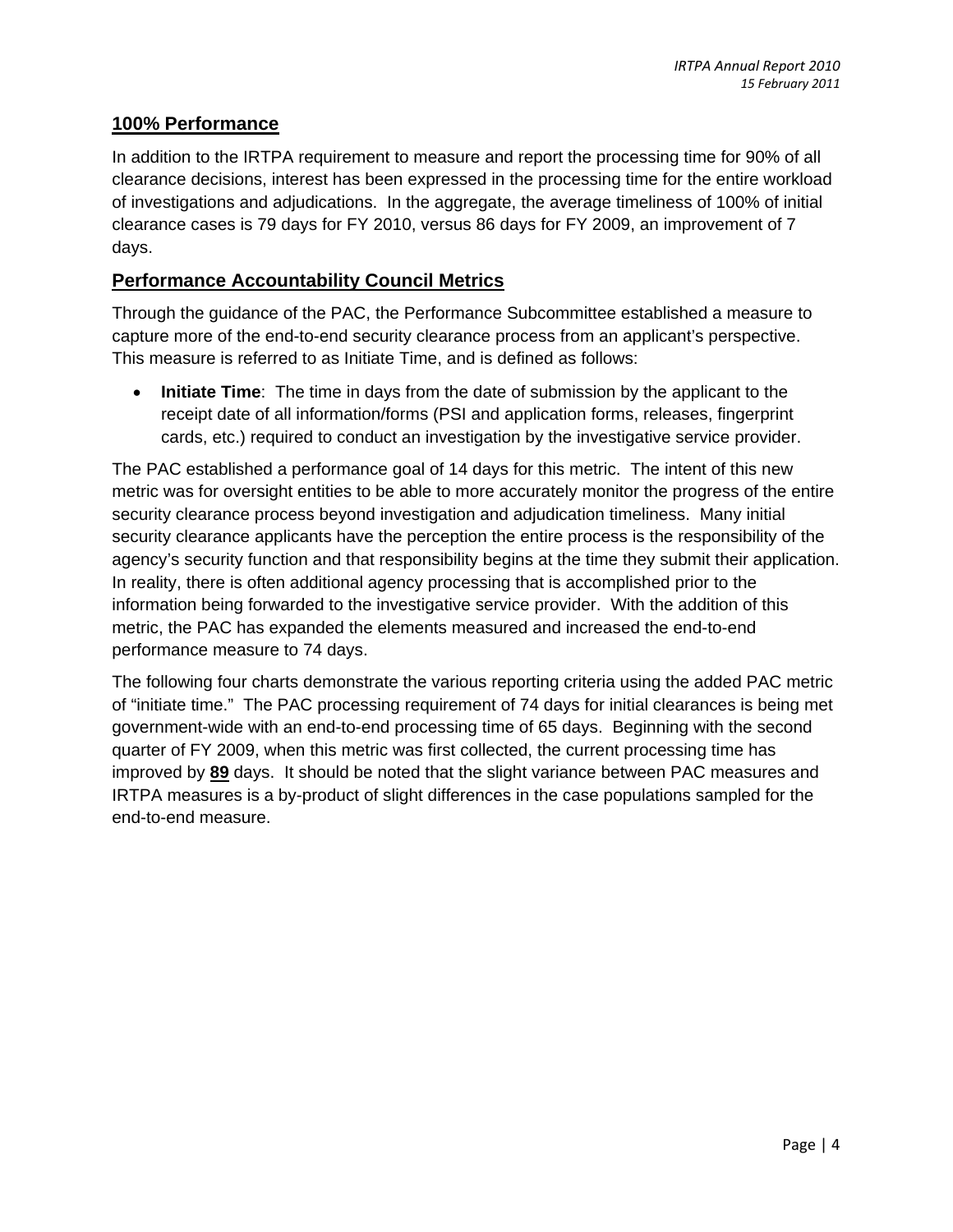### **Initial Clearances**

#### Fastest 90%

|                                            |                                 |                  |          |           |          |          |              |             |          |                  |                         |                  |          | End-to-End                                               |                 |          |          |  |
|--------------------------------------------|---------------------------------|------------------|----------|-----------|----------|----------|--------------|-------------|----------|------------------|-------------------------|------------------|----------|----------------------------------------------------------|-----------------|----------|----------|--|
|                                            |                                 |                  |          | Initiate  |          |          |              | Investigate |          |                  |                         | Adjudicate       |          | $\left(\text{Initate} + \text{Inv.} + \text{Adj}\right)$ |                 |          |          |  |
| Dec 09                                     | Goal                            |                  |          | $14$ Days |          |          |              | 40 Days     |          |                  |                         | 20 Days          |          | 74 Days                                                  |                 |          |          |  |
|                                            | % of                            | Average Days     |          |           |          |          | Average Days |             |          | Average Days     |                         | Average Days     |          |                                                          |                 |          |          |  |
| Agency                                     | overall<br>workload<br>(FY10Q4) | 1Q<br>10         | 2Q<br>10 | 3Q<br>10  | 4Q<br>10 | 1Q<br>10 | 2Q<br>10     | 3Q<br>10    | 4Q<br>10 | 1Q<br>10         | 2Q<br>10                | 3Q<br>10         | 4Q<br>10 | 1Q<br>10                                                 | 2Q<br>10        | 3Q<br>10 | 4Q<br>10 |  |
| All Agencies                               | $100.0\%$                       | 11               | 11       | 12        | 12       | 46       | 47           | 41          | 42       | 14               | 13                      | 10               | 11       | 71                                                       | 71              | 63       | 65       |  |
| DoD <sup>1</sup>                           | 86.9%                           | 11               | 10       | 12        | 11       | 42       | 45           | 39          | 39       | 15               | 11                      | 9                | 9        | 68                                                       | 66              | 60       | 59       |  |
| Army <sup>1</sup>                          | 31.8%                           | 6                | 6        | 7         | 7        | 42       | 45           | 40          | 39       | 10 <sup>10</sup> | $\overline{\mathbf{4}}$ | 3                | 3        | 58                                                       | 55              | 50       | 49       |  |
| $N$ avy <sup>1</sup>                       | 23.6%                           | 16               | 15       | 15        | 12       | 43       | 42           | 38          | 37       | 12               | $\overline{18}$         | 7                | 3        | 71                                                       | $7\overline{5}$ | 60       | 52       |  |
| Air Force <sup>1</sup>                     | 13.5%                           | 12               | 11       | 13        | 11       | 40       | 41           | 39          | 38       | 28               | 12                      | $\boldsymbol{Q}$ | 8        | 80                                                       | 64              | 61       | 57       |  |
| Industry <sup>1</sup>                      | 16.7%                           | 14               | 15       | 16        | 15       | 44       | 49           | 41          | 40       | 20               | 20                      | 26               | 36       | 78                                                       | 84              | 83       | 91       |  |
| $\overline{\mathrm{DoD} \mathrm{Other}^1}$ | 1.3%                            | 23               | 18       | 15        | 15       | 89       | 51           | 48          | 50       | 42               | 29                      | 21               | 19       | 98                                                       | 98              | 84       | 84       |  |
| $\overline{DHS^1}$                         | 2.3%                            | 29               | 31       | 38        | 41       | 48       | 51           | 49          | 51       | 48               | 59                      | 57               | 77       | 125                                                      | 141             | 144      | 169      |  |
| Energy <sup><math>1</math></sup>           | $1.2\%$                         | $\boldsymbol{Q}$ | 9        | 11        | 11       | 47       | 45           | 44          | 45       | 11               | 9                       | 9                | 11       | 67                                                       | 63              | 64       | 67       |  |
| Justice <sup><math>1</math></sup>          | 0.7%                            | 12               | 13       | 12        | 14       | 60       | 68           | 63          | 66       | 42               | 44                      | 28               | 37       | 114                                                      | 125             | 103      | 117      |  |
| $\overline{\rm NRC^{\,1}}$                 | 0.2%                            | 23               | 30       | 31        | 37       | 55       | 53           | 58          | 64       | 49               | 78                      | 61               | 37       | 127                                                      | 161             | 150      | 138      |  |
| Transportation <sup>1</sup>                | $0.1\%$                         | 1.5              | 11       | 11        | 11       | 39       | 42           | 39          | 39       | 11               | 10                      | 11               | 10       | 65                                                       | 63              | 61       | 60       |  |
| Treasury <sup>1</sup>                      | 0.2%                            | 18               | 21       | 19        | 19       | 54       | 56           | 52          | 51       | 54               | 27                      | 46               | 41       | 126                                                      | 104             | 117      | 111      |  |
| HHS <sup>1</sup>                           | 0.2%                            | 27               | 31       | 30        | 18       | 52       | 53           | 47          | 49       | 13               | 17                      | 12               | 10       | 92                                                       | 101             | 89       | 77       |  |
| OPM <sup>1</sup>                           | 0.3%                            | 6                | 6        | 7         | 6        | 70       | 63           | 55          | 54       | 10               | 10                      | 6                | 6        | 86                                                       | 79              | 68       | 66       |  |
| Interior <sup>1</sup>                      | 0.2%                            | 18               | 19       | 17        | 22       | 55       | 65           | 58          | 55       | 47               | 66                      | 33               | 40       | 120                                                      | 150             | 108      | 117      |  |
| Commerce <sup>1</sup>                      | $0.1\%$                         | 9                | 8        | 13        | 11       | 42       | 41           | 41          | 36       | 9                | 7                       | 6                | 8        | 60                                                       | 56              | 60       | 55       |  |
| $\overline{VA^1}$                          | $0.0\%$                         | 23               | 22       | 27        | 23       | 54       | 78           | 70          | 66       | 31               | 15                      | 26               | 43       | 108                                                      | 115             | 123      | 132      |  |

<sup>1</sup> OPM provided data for FY10Q03 & Q4 only reflects the number of cases that have been closed within two years **Blue text Dec 09 goal met** 

PAC Metric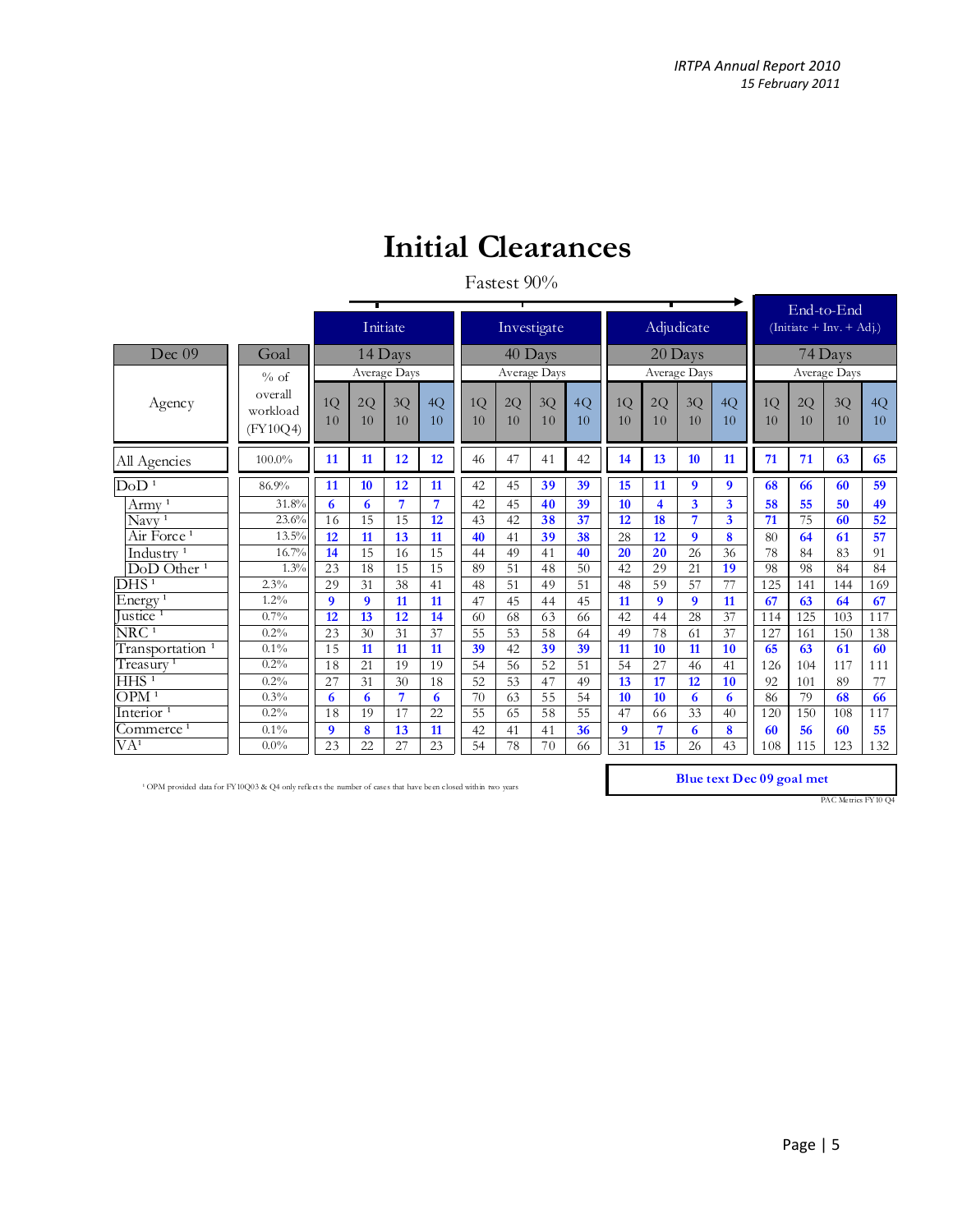### **Initial Clearances (Cont.)**

#### Fastest 90%

|                 |                                 |                  |                  | Initiate                |                         |          | Investigate              |          |          |                |                | Adjudicate              |                         | End-to-End<br>$(\text{Initiate} + \text{Inv.} + \overline{\text{Adj.}})$ |          |                  |          |  |
|-----------------|---------------------------------|------------------|------------------|-------------------------|-------------------------|----------|--------------------------|----------|----------|----------------|----------------|-------------------------|-------------------------|--------------------------------------------------------------------------|----------|------------------|----------|--|
| Dec 09          | Goal                            |                  |                  | $14$ Days               |                         |          | 40 Days                  |          |          |                |                | 20 Days                 |                         | 74 Days                                                                  |          |                  |          |  |
|                 | % of                            | Average Days     |                  |                         |                         |          |                          |          |          | Average Days   |                | Average Days            |                         |                                                                          |          |                  |          |  |
| Agency          | overall<br>workload<br>(FY10O4) | 1Q<br>10         | 2Q<br>10         | 3Q<br>10                | 4Q<br>10                | 1Q<br>10 | Average Days<br>2Q<br>10 | 3Q<br>10 | 4Q<br>10 | 1Q<br>10       | 2Q<br>10       | 3Q<br>10                | 4Q<br>10                | 1Q<br>10                                                                 | 2Q<br>10 | $3{\rm Q}$<br>10 | 4Q<br>10 |  |
| IC              | $6.3\%$                         | $\overline{7}$   | $\boldsymbol{Q}$ | 12                      | 13                      | 61       | 62                       | 53       | 63       | 22             | 20             | 17                      | 19                      | 90                                                                       | 91       | 82               | 95       |  |
| <b>CIA</b>      |                                 | $\ast$           | $\ast$           | $\ast$                  | $\ast$                  | 78       | 85                       | 96       | 107      | 49             | 47             | 58                      | 56                      | 127                                                                      | 132      | 154              | 163      |  |
| DIA             |                                 | 41               | 68               | 73                      | 93                      | 55       | $\overline{25}$          | 49       | 63       | 9              | $\overline{7}$ | 29                      | 27                      | 105                                                                      | 100      | 151              | 183      |  |
| <b>FBI</b>      |                                 | 35               | 27               | 33                      | 28                      | 76       | 75                       | 34       | 52       | 6              | $\overline{3}$ | $\overline{2}$          | 4                       | 117                                                                      | 105      | 69               | 84       |  |
| <b>NGA</b>      |                                 | 7                | 11               | 24                      | 10 <sup>10</sup>        | 25       | 22                       | 23       | 30       | 31             | 8              | 13                      | 28                      | 63                                                                       | 41       | 60               | 68       |  |
| NRO             |                                 | $\overline{3}$   | 3                | $\overline{2}$          | 3                       | 27       | 27                       | 26       | 27       | 31             | 58             | 36                      | 46                      | 61                                                                       | 88       | 64               | 76       |  |
| <b>NSA</b>      |                                 | $\overline{7}$   | 5                | $\overline{\mathbf{4}}$ | $\overline{\mathbf{4}}$ | 70       | 59                       | 49       | 46       | 10             | 9              | 8                       | 14                      | 87                                                                       | 73       | 61               | 64       |  |
| State           |                                 | $\ast$           | $\ast$           | $\overline{7}$          | 10                      | 43       | 47                       | 48       | 55       | 11             | 17             | 5                       | 3                       | 54                                                                       | 64       | 60               | 68       |  |
| Other Delegated | $0.9\%$                         | 13               | 21               | 19                      | 18                      | 50       | 61                       | 54       | 44       | 19             | 48             | 40                      | 44                      | 82                                                                       | 130      | 113              | 106      |  |
| <b>USCG</b>     | 0.0%                            | 11               | 17               | $\Omega$                | $\Omega$                | 42       | 58                       | $\theta$ | $\Omega$ | 12             | 37             | $\theta$                | $\Omega$                | 65                                                                       | 112      | $\theta$         | $\theta$ |  |
| <b>CBP</b>      | 0.1%                            | 30               | 8                | $\mathbf{1}$            | 39                      | 233      | 266                      | 66       | 34       | 31             | 25             | 100                     | 97                      | 294                                                                      | 299      | 167              | 170      |  |
| <b>ICE</b>      | 0.5%                            | 8                | 27               | 24                      | 15                      | 36       | 38                       | 33       | 32       | 131            | 96             | 67                      | 43                      | 175                                                                      | 161      | 124              | 90       |  |
| <b>US AID</b>   | 0.2%                            | 24               | 17               | 12                      | 10                      | 45       | 44                       | 43       | 42       | 20             | $\overline{7}$ | 14                      | 31                      | 89                                                                       | 68       | 69               | 83       |  |
| <b>BBG</b>      | 0.0%                            | 29               | 38               | $\mathbf{1}$            | 1                       | 264      | 1,033                    | 350      | 295      | 14             | 37             | 26                      | 13                      | 307                                                                      | 1,108    | 377              | 309      |  |
| <b>USSS</b>     | 0.0%                            | 14               | 28               | 36                      | 39                      | 104      | 142                      | 222      | 183      | 18             | 96             | 20                      | $\overline{\mathbf{3}}$ | 136                                                                      | 266      | 278              | 225      |  |
| ATF             | 0.1%                            | 23               | 42               | 15                      | 32                      | 54       | 43                       | 25       | 45       | 26             | 41             | <b>18</b>               | 66                      | 103                                                                      | 126      | 58               | 143      |  |
| AF OSI          | 0.0%                            | $\mathbf{1}$     | $\mathbf{1}$     | $\mathbf{1}$            | $\mathbf{1}$            | 71       | 68                       | 60       | 64       | 20             | 11             | $\boldsymbol{9}$        | 12                      | 92                                                                       | 80       | 70               | 77       |  |
| <b>DHS HO</b>   | 0.0%                            | $\Omega$         | $\Omega$         | $\Omega$                | $\theta$                | $\Omega$ | $\theta$                 | $\theta$ | $\Omega$ | $\theta$       | $\theta$       | $\theta$                | $\Omega$                | $\theta$                                                                 | $\theta$ | $\theta$         | $\theta$ |  |
| Peace Corps     | 0.0%                            | 11               | 6                | $\overline{2}$          | $\overline{\mathbf{4}}$ | 33       | 26                       | 24       | 20       | 4              | 6              | $\overline{\mathbf{3}}$ | $\overline{\mathbf{4}}$ | 48                                                                       | 38       | 29               | 28       |  |
| TVA             | 0.0%                            | $\overline{2}$   | $\overline{1}$   | $\overline{\mathbf{4}}$ | $\overline{2}$          | 30       | 118                      | 26       | 35       | $\mathbf{1}$   | $\mathbf{1}$   | $\overline{1}$          | 1                       | 33                                                                       | 120      | 31               | 38       |  |
| <b>BEP</b>      | 0.0%                            | 8                | 16               | $\overline{\mathbf{4}}$ | $\Omega$                | 24       | 26                       | 41       | $\Omega$ | $\overline{2}$ | $\mathbf{1}$   | 26                      | $\Omega$                | 34                                                                       | 43       | 71               | $\Omega$ |  |
| <b>BPD</b>      | 0.0%                            | 10               | 6                | 7                       | 3                       | 16       | 16                       | 7        | 24       | $\mathbf{1}$   | 8              | $\mathbf{1}$            | $\mathbf{1}$            | 27                                                                       | 30       | 15               | 28       |  |
| Postal Inspect  | 0.0%                            | $\boldsymbol{q}$ | $\overline{2}$   | 15                      | 8                       | 43       | 66                       | 45       | 74       | $\overline{2}$ | 6              | 18                      | 19                      | 54                                                                       | 74       | 78               | 101      |  |
|                 |                                 |                  |                  |                         |                         |          |                          |          |          |                |                |                         |                         |                                                                          |          |                  |          |  |

\* Either: (Not Applicable / Not Collected / Not Reported)

**Blue text Dec 09 goal met**

PAC Metrics FY10 Q4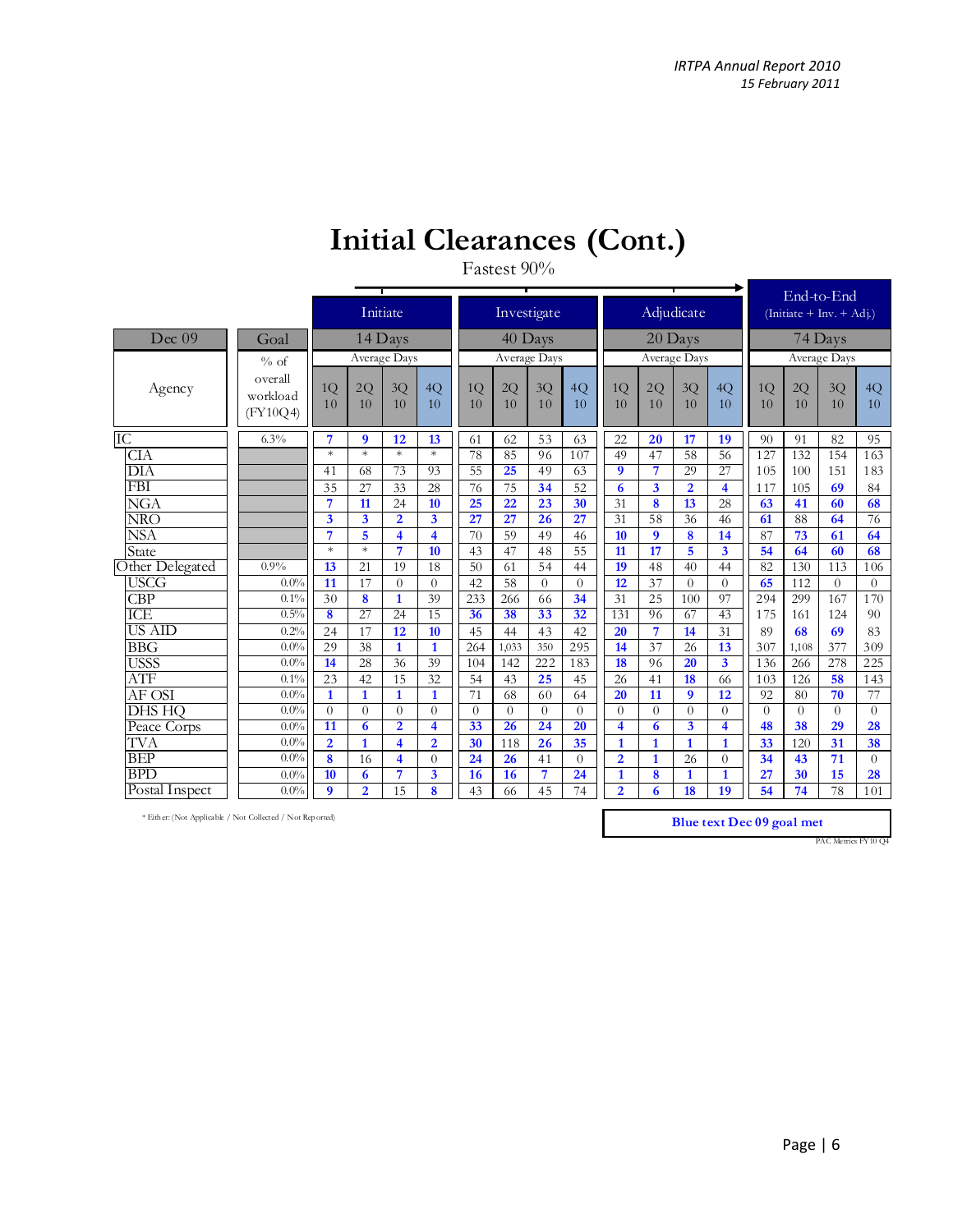## **Reinvestigation Clearances**

#### Fastest 90%

|                                    |                                 |                |                 | Initiate        |                |          |          | $\mathbf{L}$<br>Investigate |                 |                 |                  | $\blacksquare$<br>Adjudicate |          | End-to-End<br>(Initiate + Inv. + $\overrightarrow{Ad}$ ) |          |          |                       |  |
|------------------------------------|---------------------------------|----------------|-----------------|-----------------|----------------|----------|----------|-----------------------------|-----------------|-----------------|------------------|------------------------------|----------|----------------------------------------------------------|----------|----------|-----------------------|--|
| FY 09                              | Goal                            |                |                 | n/a             |                |          |          | 150 Days                    |                 |                 |                  | 30 Days                      |          | $195$ Days                                               |          |          |                       |  |
|                                    | % of                            | Average Days   |                 |                 |                |          |          | Average Days                |                 |                 |                  | Average Days                 |          | Average Days                                             |          |          |                       |  |
| Agency                             | overall<br>workload<br>(FY10Q4) | 1Q<br>10       | 2Q<br>10        | 3Q<br>10        | 4Q<br>10       | 1Q<br>10 | 2Q<br>10 | 3Q<br>10                    | 4Q<br>10        | 1Q<br>10        | 2Q<br>10         | 3Q<br>10                     | 4Q<br>10 | 1Q<br>10                                                 | 2Q<br>10 | 3Q<br>10 | 4Q<br>10 <sup>2</sup> |  |
| All Agencies                       | 100.0%                          | 11             | 9               | 12              | 12             | 91       | 95       | 87                          | 103             | 22              | 28               | 22                           | 27       | 124                                                      | 132      | 121      | 142                   |  |
| DoD <sup>1</sup>                   | 50.7%                           | 10             | 11              | 11              | 13             | 90       | 96       | 88                          | 105             | 22              | 23               | 26                           | 30       | 122                                                      | 130      | 125      | 148                   |  |
| $A$ rmy <sup>1</sup>               | 7.3%                            | 10             | 10              | 9               | 11             | 98       | 100      | 96                          | 113             | 10              | $\overline{7}$   | 5                            | 5        | 118                                                      | 117      | 110      | 129                   |  |
| $\text{Navv}$ <sup>1</sup>         | 9.6%                            | 12             | 12              | 13              | 14             | 90       | 89       | 81                          | 106             | 17              | 26               | 15                           | 8        | 119                                                      | 127      | 109      | 128                   |  |
| Air Force <sup>1</sup>             | 15.1%                           | 12             | 11              | 13              | 13             | 87       | 94       | 84                          | 103             | 32              | 18               | 26                           | 23       | 131                                                      | 123      | 123      | 139                   |  |
| Industry <sup><math>1</math></sup> | 14.1%                           | 8              | 8               | 10              | 11             | 87       | 97       | 91                          | 98              | 19              | 27               | 39                           | 64       | 114                                                      | 132      | 140      | 173                   |  |
| DoD Other <sup>1</sup>             | 4.6%                            | 23             | 20              | 14              | 14             | 89       | 97       | 88                          | 107             | 42              | 69               | 58                           | 55       | 186                                                      | 186      | 160      | 176                   |  |
| Energy <sup>1</sup>                | 12.1%                           | 6              | 8               | 12              | $\Omega$       | 67       | 69       | 65                          | 85              | 11              | 8                | 10                           | 13       | 84                                                       | 85       | 87       | 107                   |  |
| Justice <sup>1</sup>               | 3.9%                            | 6              | 9               | 11              | 10             | 90       | 103      | 75                          | 102             | 34              | 35               | 15                           | 14       | 130                                                      | 147      | 101      | 126                   |  |
| Treasury <sup>1</sup>              | 0.3%                            | 5              | 6               | 9               | 10             | 77       | 73       | 69                          | 96              | 32              | 24               | 15                           | 59       | 114                                                      | 103      | 93       | 165                   |  |
| DHS <sup>1</sup>                   | 1.4%                            | 16             | 21              | 20              | 22             | 99       | 96       | 95                          | 116             | 78              | 48               | 42                           | 41       | 193                                                      | 165      | 157      | 179                   |  |
| OPM <sup>1</sup>                   | 0.9%                            | $\overline{4}$ | 5               | 6               | 5              | 92       | 101      | 92                          | 96              | 9               | $\mathbf{Q}$     | 8                            | 7        | 105                                                      | 115      | 106      | 108                   |  |
| $\overline{\rm NRC^{\text{1}}}$    | 0.2%                            | 15             | $\overline{35}$ | 13              | 16             | 71       | 72       | 68                          | 89              | $\overline{11}$ | 135              | 13                           | 11       | 97                                                       | 242      | 94       | 116                   |  |
| Commerce <sup>1</sup>              | $0.1\%$                         | 7              | $\overline{7}$  | 8               | 8              | 77       | 78       | 76                          | 87              | 6               | 4                | 5                            | 6        | 90                                                       | 89       | 89       | 101                   |  |
| Interior <sup>1</sup>              | $0.1\%$                         | 12             | 14              | 18              | 16             | 77       | 73       | 80                          | $\overline{77}$ | 61              | 43               | 22                           | 33       | 150                                                      | 130      | 120      | 126                   |  |
| $HHS$ <sup>1</sup>                 | $0.1\%$                         | 20             | 20              | $\overline{22}$ | 27             | 68       | 83       | 64                          | 62              | 8               | 15               | $\boldsymbol{9}$             | 13       | 96                                                       | 118      | 95       | 102                   |  |
| Transportation <sup>1</sup>        | $0.1\%$                         | 18             | 12              | 10              | $\overline{ }$ | 73       | 77       | 59                          | 64              | 13              | $\boldsymbol{9}$ | 10                           | 11       | 104                                                      | 98       | 79       | 82                    |  |
| $\overline{VA}$ <sup>1</sup>       | $0.0\%$                         | $\overline{4}$ | 11              | 5               | 5              | 127      | 92       | 75                          | 122             | 13              | 11               | 14                           | 11       | 144                                                      | 114      | 94       | 138                   |  |

<sup>1</sup> OPM provided data for FY10Q03 & Q4 only reflects the number of cases that have been closed within two years **Blue text Dec 09 goal met** 

PAC Metrics FY10 Q4